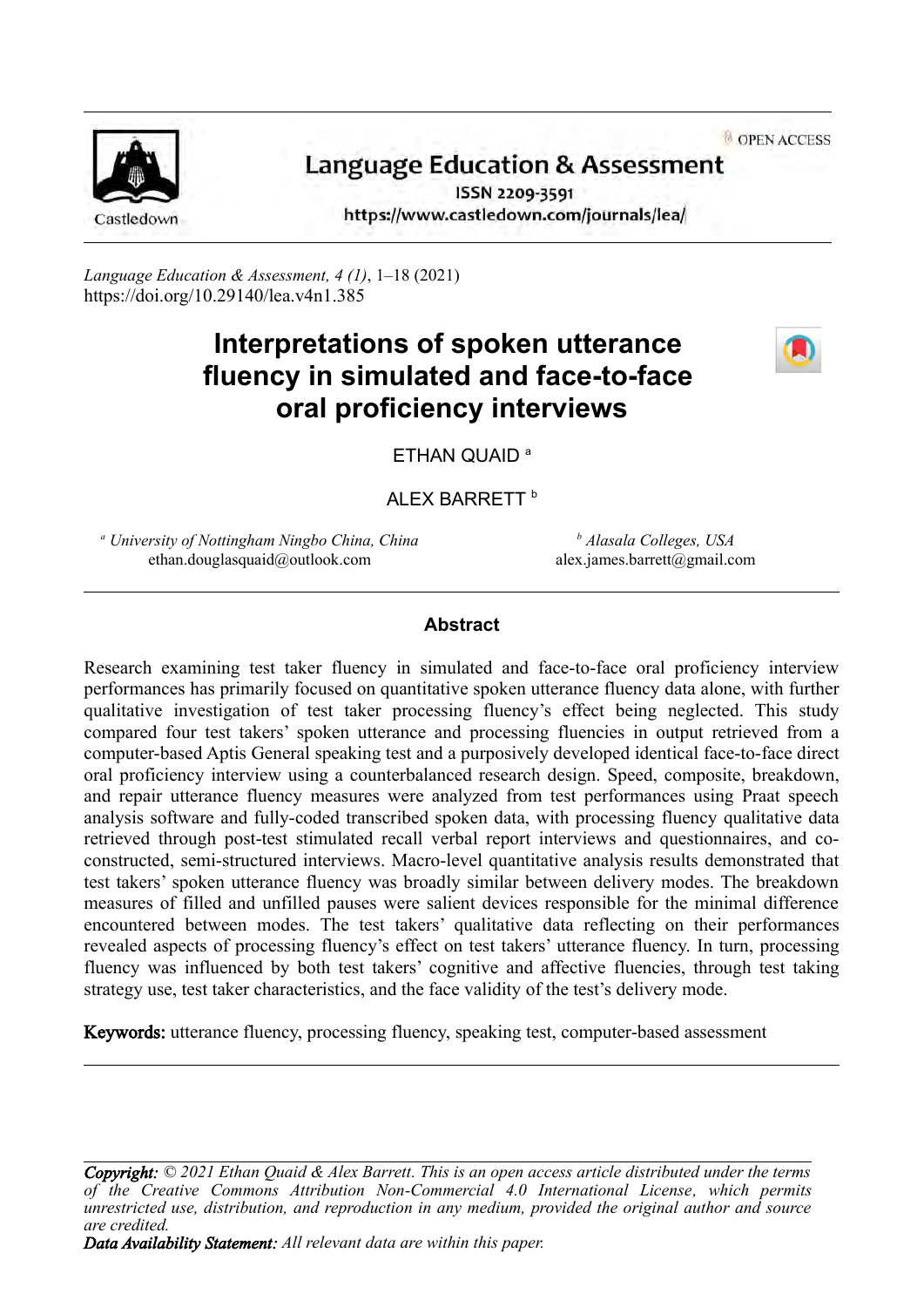## **Introduction**

Despite today's growing popularity of computer-based simulated oral proficiency interviews (SOPI) being used to assess speaking, there remains insufficient evidence to establish interchangeability with direct face-to-face oral proficiency interviews (OPI), and a need to investigate the equivalence of direct and semi-direct speaking tests from multiple perspectives and collect comprehensive evidence (Alderson, 2004; Weir, 2005; Zhou, 2015). Assessing spoken language with the help of computers may well be a possible source of construct irrelevant variance because delivery mode can be viewed as a facet of task conditions. Chapelle and Douglas (2006) asserted that a primary concern relates to the possibility that test taker performance in SOPIs may not reflect the same abilities as those measured in other forms of assessment.

Further definition of Chapelle and Douglas' (2006) aforementioned broader range of abilities in terms of spoken utterance fluency in output from direct and semi-direct speaking tests has proven somewhat problematic, because attempts to isolate task effect from mode effect and control for interlocutor effect have rarely been wholly successful. Furthermore, the vast majority of previous research investigating test taker spoken utterance fluency in direct and semi-direct speaking tests has been approached purely from a quantitative perspective, with results not being directly related to the test takers themselves, even though they are arguably the most important stakeholders of any speaking proficiency test. However, Zhou (2015) suggested that future research could compare test takers' speech samples, their use of strategies and perceptions of the two modes to complement the concurrent validity evidence presented in previous studies investigating monologic tasked direct and semi-direct speaking tests.

In response to Zhou's (2015) call, and the lack of previous research investigating test taker perception of fluency performance in simulated and face-to-face oral proficiency interviews, this paper expands on a study (Quaid, 2018) that incorporated a mixed method research approach with test takers being given the opportunity to complement their captured spoken utterance fluency data in a SOPI and an OPI through reflection on their performances. The complimentary qualitative data was gained from test takers post-test stimulated recall verbal reports (SRVR) and questionnaires, and coconstructed, semi-structured interviews comparing performances in each delivery mode. Through the addition of this qualitative data, the present study aims to provide insights into test takers' processing fluency in simulated and face-to-face oral proficiency interviews through its respective associations with cognitive and affective fluency.

## **Terminology**

The literature surrounding comparisons of face-to-face and simulated oral proficiency interviews employs several different terms to describe these test modes. References to oral proficiency interviews (OPIs) typically describe a face-to-face delivery of the speaking assessment, involving interaction with a human interlocutor. This is contrasted with computer-based OPIs (CB-OPIs) wherein a computer is used during the elicitation stage of the speaking exam. Furthermore, the term simulated oral proficiency exam (SOPI) has been used to describe more dated forms of speaking tests often entailing the use of a tape recorder or similar device. SOPIs involve relaying speaking prompts to the examinee either on a screen or recording device, with test takers' spoken output being recorded and evaluated by a human examiner at a later time. Similarly, direct and semi-direct OPIs are expressions used to describe the same dynamic, with *direct* meaning face-to-face and *semi-direct* meaning there is a recording device acting as intermediary between the examinee and the examiner. These terms relate to the provision of the exam only, and not the evaluation of the spoken output.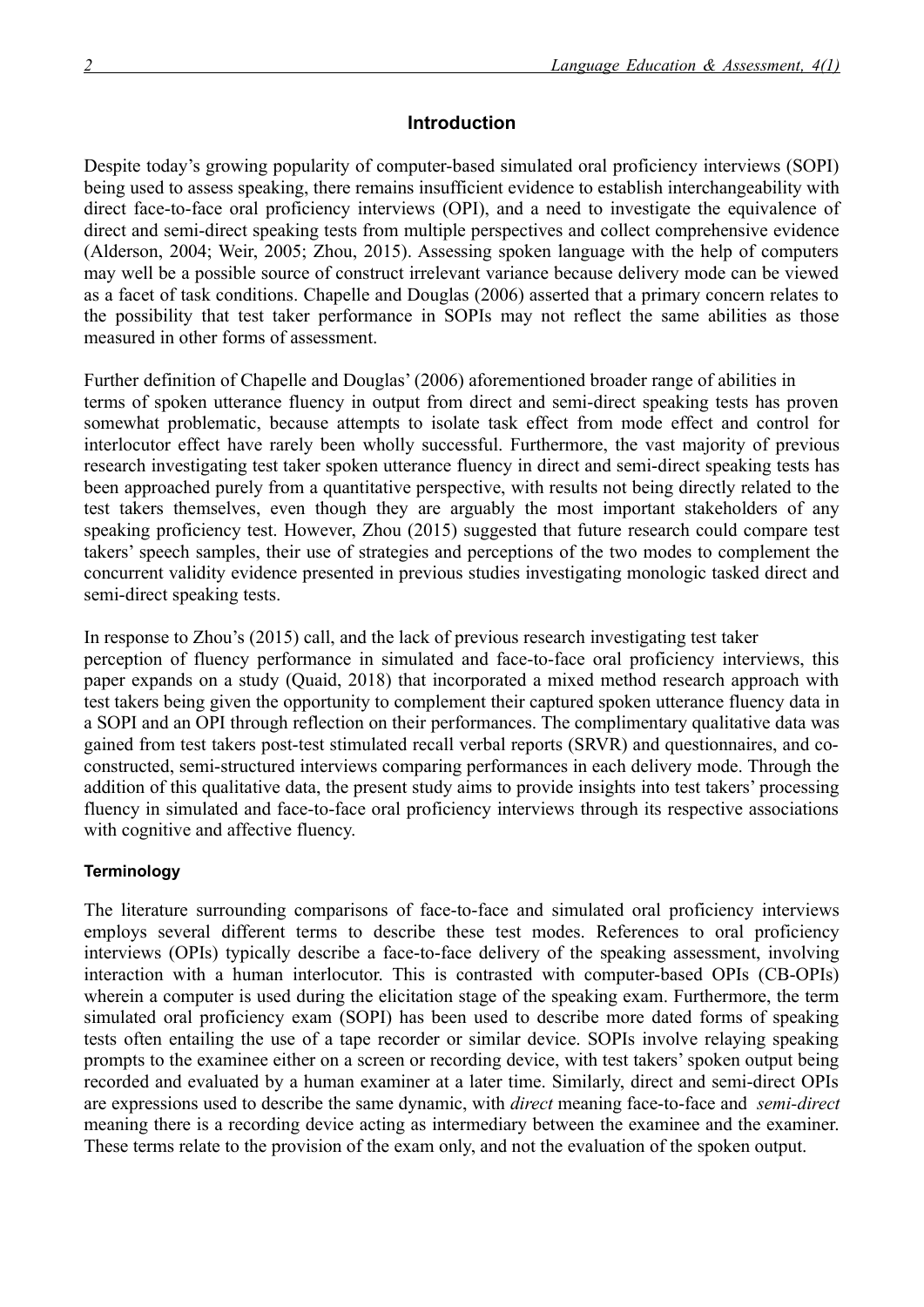#### **Assessing spoken fluency**

Spoken fluency has been notoriously difficult to define because it has several senses when used in speaking testing and assessment that can range from the holistic of spoken proficiency to far narrower definitions that encompass individual features. Therefore, unless fluency is further defined it is often unclear what a speaker or writer is actually referencing (Fulcher, 1996). For example, if fluency measures are not specifically defined for a speaking test rater, a singular indicator may be focused upon with other multiple determinants of fluency in a test taker's speaking test performance left unaccounted for.

De Jong's (2018) review of how fluency is measured by different language exams illuminates the varied understanding of fluency as an aspect of spoken language. In assessment descriptors, according to De Jong, exams typically relate fluency with automaticity, flow, pace, number and placement of pauses or hesitations, presence of repetitions and self-corrections, and duration of speech. Speech is elicited via two main approaches in established speaking assessments: *monologic*, wherein the examinee produces speech individually, and *dialogic*, where an interlocutor is involved. There has been much debate as to which aspects of fluency are most relevant and which method of eliciting speech in assessment contexts is most appropriate.

De Jong *et al.* (2013) maintain that aspects of fluency or disfluency are transferred from a speaker's first language. This illustrates the necessity of understanding which aspects of fluency need to be focused on in second language assessment and which others may be irrelevant. Moreover, many scholars, advocate for task-based oral proficiency exams for eliciting language in fluency assessment, such as one-on-one interviews, which are seen as more closely reflecting real-word interactions (McCarthy, 2010; Sato, 2014; Peltonen, 2017). However, many established second language assessments, such as the Aptis speaking test and Global Test of English Communication, employ monologic tasks. One argument for monologic tasks has been increased reliability, as the interference of an interlocutor's paralinguistic input in an oral proficiency interview does not need to be accounted for.

The many identified potentialities within second language fluency assessment has warranted much attention from researchers who have investigated preferred definitions of fluency, appropriate metrics for assessing it, as well as ideal modes of elicitation. Although fully automated speaking assessments are becoming more popular, this mode of test administration still yields inconsistent results in associated research literature, despite the quantifiable measure of output utterance fluency being focused upon to the detriment of other relevant fluencies that may prove more troublesome to investigate.

#### **Fluencies and measures**

Temporal measures of fluency are those that can be measured and quantified. Segalowitz's (2010) framework of inter-related fluencies terms these temporal measures as utterance fluency*.* Utterance fluency can then be further subdivided into temporal speed, breakdown and repair, and composite measures. The most frequently used method of calculating speed fluency is a speaker's articulation rate. Speakers' articulation rate had long been a relatively unobservable and/or unreliable measure of fluency, yet with the introduction of computer software, such as Praat (Boersma & Weenink, 2013), spoken utterance fluency measures such as articulation rate have become much easier to calculate with a high degree of accuracy.

Breakdown measures include phonation ratio, which is the proportion of time spent speaking minus the time that speakers are silent, and filled and unfilled pause use. These latter two breakdown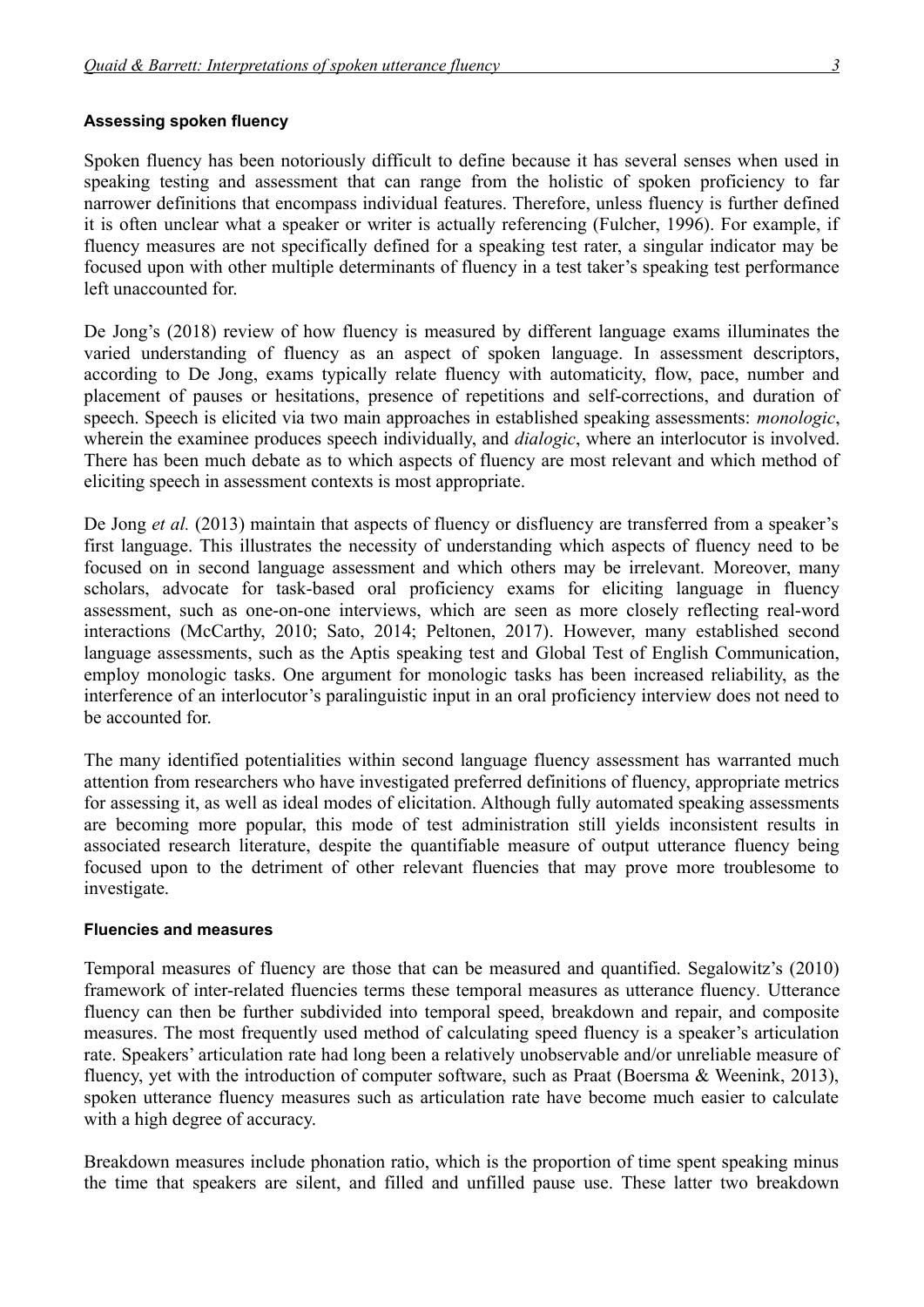measures are particularly important in language testing as they are observable by interlocutors and/or raters and frequently are delineated within speaking test marking rubrics. In contrast, fluency repair can be categorized into word or phrase level repetition, self-correction, and reformulation measures such as the use of false starts at the beginning of utterances; whereas composite fluency measures such as pruned speech rate and mean length of run involve two or more of the aforementioned speed, breakdown, and repair temporal aspects in combination. For instance, if a speaker's speech rate is high, this could be due to either avoidance of unfilled pause use (breakdown measures), and/or a high articulation rate with the production of many syllables (speed fluency measure). Moreover, pruned speech rate could be seen as combining all three aspects of fluency because the pruning speech frequently involves removing syllables that are used to repair an utterance (fluency repair measure).

Unlike the quantifiable aspects of speech production, processing fluency is a metacognitive experience which describes the degree of ease corresponding to the mental processing of information (Graf *et al.*, 2018), which in the present framework refers to speech production. As a metacognitive function, this perceived ease in the processing of information related to speech production is associated with other types of fluency. For example, in response to a speaking test task, an examinee will employ utterance and cognitive fluencies (Segalowitz, 2010), and will also exhibit affective fluency (Jaud & Melynk, 2010) in response to exam conditions. Of the former two fluencies, cognitive fluency can be defined as the speaker's ability to efficiently coordinate many different, interacting cognitive strategies (Segalowitz, 2010) such as planning the utterance, retrieving the appropriate lexis, and grammaticizing. Under exam conditions, cognitive fluency can also include the use of test taking strategies needed to perform well on a test task. Utterance fluency, mentioned in the previous paragraph, relates to the measurable aspects of speech, such as articulation, pausing, and repair measures. Together, cognitive and utterance fluency do much to influence the perceived fluency of an individual by an interlocutor examiner. Affective fluency is another factor which influences the test taker. Affective fluency is defined by Jaud and Melynk (2010) as "the enjoyment of using mental/cognitive resources" (p. 2) towards a task. In exam conditions, this could be affected by test-taker attitude toward the topic of the exam task, or the face validity of the exam. This can in turn generate effects such as anxiety, motivation, and can influence self-confidence (Reber *et al.*, 2004). Affective fluency may not directly affect the perceived fluency of an examinee in a speaking test, but likely has a reciprocal influence on processing fluency, and therefore may indirectly influence other fluencies. A visual representation of how these fluencies and measures thereof could be observed in this present study is provided in Figure 1.

Within the domain of testing speaking, and through alternate test delivery modes in particular, no previous research has investigated processing, cognitive, or affective fluency, and has instead more often than not focused on face validity (Qian, 2009). Moreover, due to the preference for large-scale quantitative method studies within the language testing and assessment research community that satisfy test developers and administering institutions, equally important stakeholders such as test preparation teachers and test takers themselves are often left unaccounted for, which only serves to widen the chasm between language testing research and test preparation classroom practices.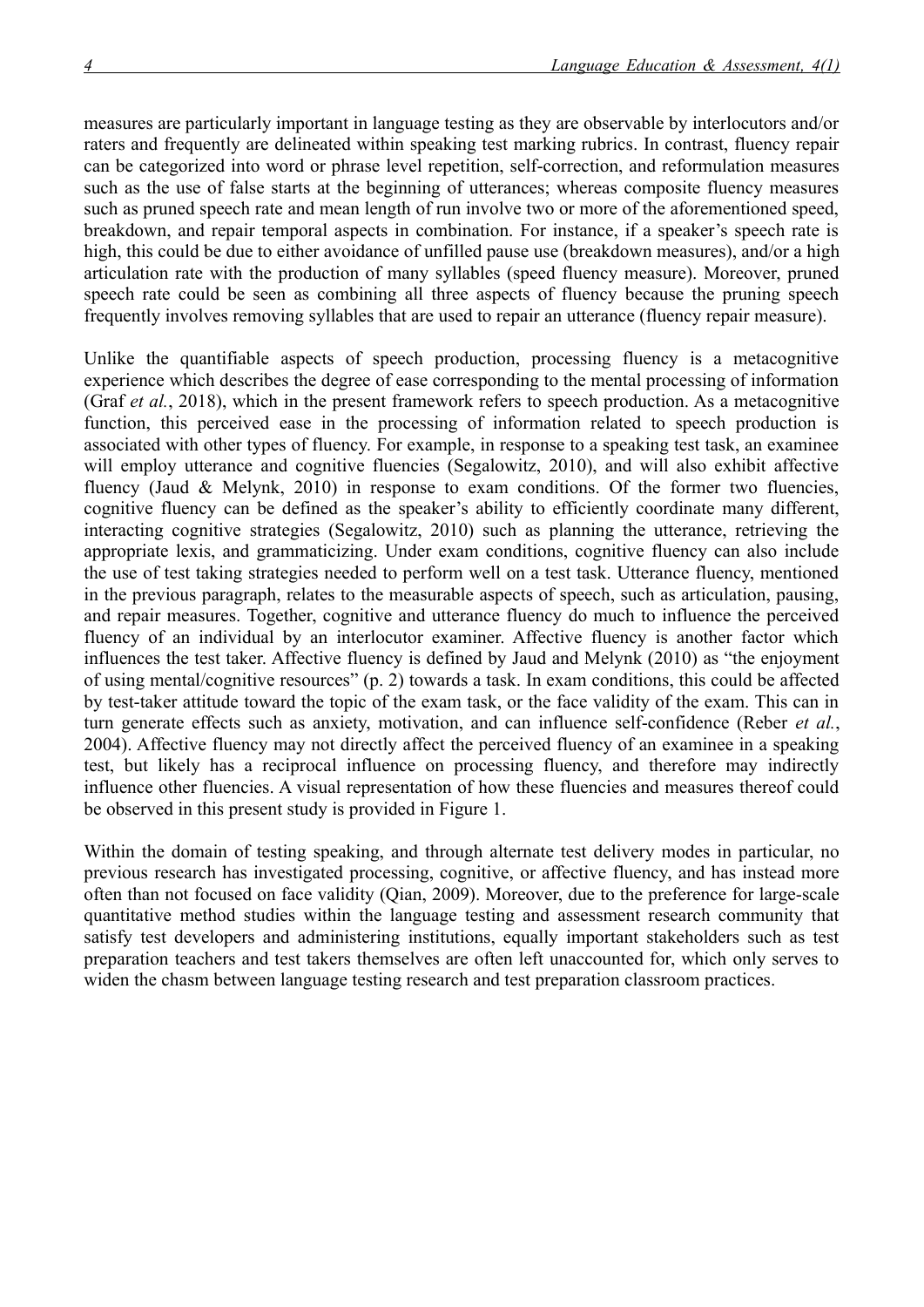

Figure 1 *Fluencies and measures theoretical relationships*

## **Spoken utterance fluency in direct and semi-direct oral proficiency interviews**

Previous research investigating spoken utterance fluency has often been underpinned by examination of discourse strategies which are the procedures adopted by test takers to cope with the communicative demands of the testing event (Shohamy, 1994; O'Loughlin, 2001). For these early studies, discourse strategies primarily relate to the breakdown and repair measures of spoken utterance fluency. This is due to less accurate methods of calculating temporal measures being available until relatively recent times. However, test taker discourse strategy use is likely to affect all measures of their utterance fluency performance.

During a posteriori analysis of test taker output from a Hebrew direct and semi-direct speaking test, Shohamy (1994) reported that test takers used a greater variety of discourse strategies during the OPI, including hesitation and self-correction. Shohamy also asserted that output from the semi-direct OPI was more likely to be disfluent by test takers' use of a larger number of self-corrections and hesitation and silence. This latter finding has been partially corroborated in Bijani's (2019) study comparing English language learners' performance on five different speaking assessment tasks (four of which were monologic) in both OPI and SOPI settings. Bijani found that, among discourse strategies, self-correction was significantly more frequent in SOPIs, whereas hesitation had similar occurrences across the two assessment formats.

Results from Zhou's (2008) study, comparing direct and semi-direct versions of two monologic tasks from the speaking section of the Global Test of English Communication (GTEC), somewhat differed from Shohamy (1994), by showing that test takers used more general repetition during the direct OPI. More recently, when comparing test taker output in SOPI and OPI versions of monologic tasks from the Test of Spoken English (TSE) preparation materials, Choi's (2014) results generally agreed with findings from O'Loughlin's (2001) comparative study, which used closely-matched monologic tasks from direct and semi-direct versions of the Australian Assessment of Communicative English Skills (*access*) test, by showing test takers used self-correction, and repetition or paraphrasing with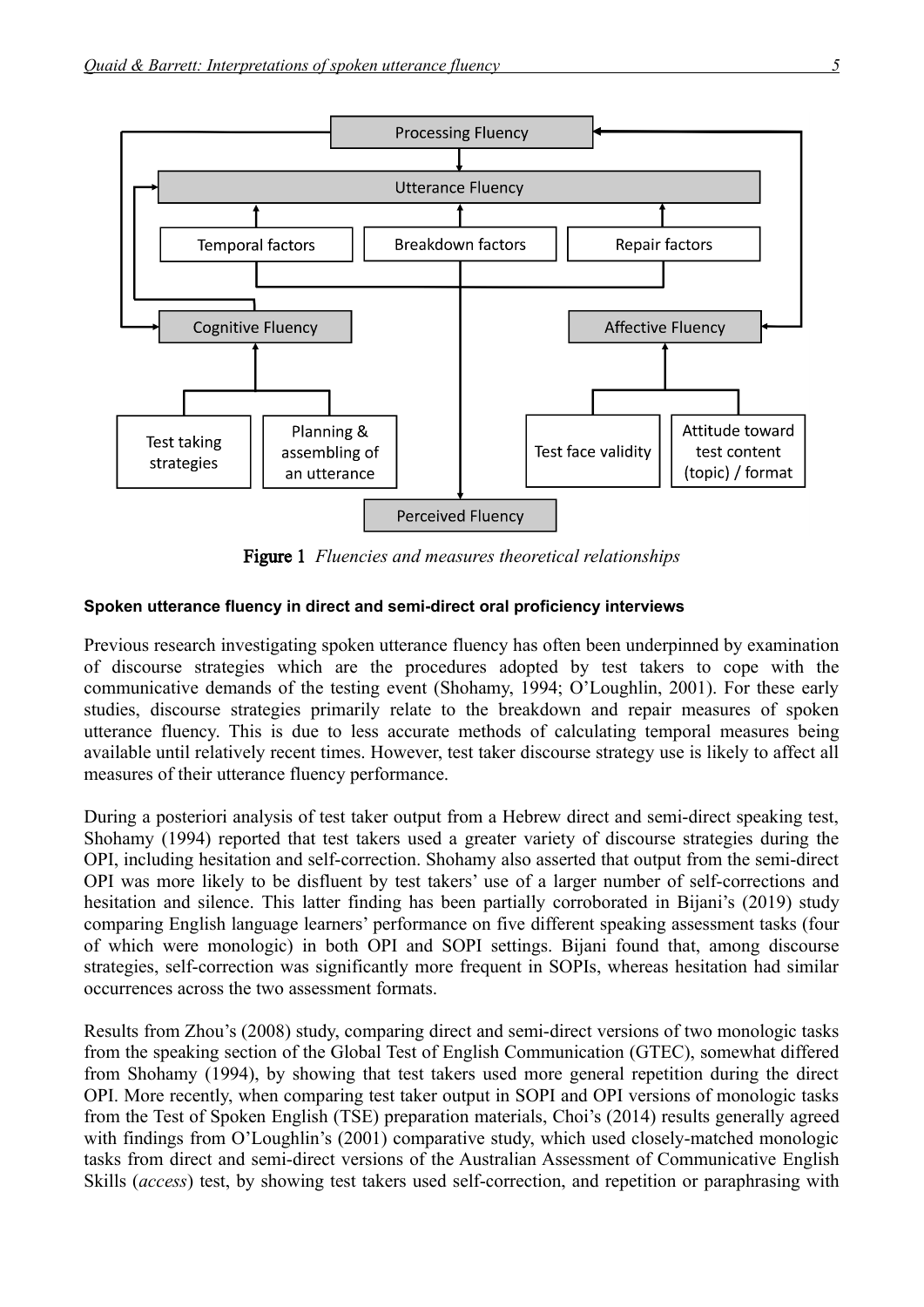broadly similar frequency.

Shohamy, Shumueli, and Gordon (1991) found instances of hesitation and silence in equal number in the OPI and SOPI, yet Zhou's (2008) study showed that the elicited output from the SOPI contained more filled pauses. In contrast, Choi (2014), again, generally concurred with O'Loughlin (2001, p. 93) as "the discourse strategies employed[…] appeared to be very similar in the two versions". Nonetheless, Choi (2014) did note a salient difference in that there was a lack of long silences in the OPI. Other evidence of differences between direct and simulated modes of OPIs were found by Chang, Lee, & Lee (2018) who noted increases in speaker anxiety among participants who underwent the OPI with a human interlocutor compared to those who took the computer-based version. This illustrates that test mode may impact affective, as well as cognitive, factors.

As stated by Galaczi (2010), views on simulated and face-to-face speaking assessments should not understand the two modes to be competing perspectives. Advantages and disadvantages afforded by one mode over the other should be taken into account by examiners within the perspective of their individual contexts. Therefore, the question is not how to eliminate unwanted variables in mode of delivery or how to simulate true-to-life elicitation conditions, but what to expect in the spoken output from one mode or the other. Investigating processing, cognitive and affective fluency's effect on spoken utterance fluency in SOPIs and OPIs will help to inform that expectation.

### **Method**

#### **Research questions and study design**

RQ1: Does test takers' level of spoken utterance fluency markedly differ according to output retrieved in performances from identical simulated and face-to-face oral proficiency interviews?

RQ2: How do processing, cognitive, and affective fluency influence test-takers' spoken utterance fluency performance in the respective simulated and face-to-face oral proficiency interviews?

To address these research questions, a counter-balanced study design (see Figure 2) was conceptualized. Participants were not informed of task nature or content before either of the sessions. No practice or recency effects were noted during the second administration of the test, and thus a within-subjects data analysis was completed. The standard computer-based Aptis General SOPI test was administered, and only minor necessary modifications to the original test's computerized interlocutor input were made for direct OPI delivery. The online practice version of the Aptis General speaking test was chosen as the base test for this study to enable immediate access to data for the post-test stimulated recall verbal report interviews (SRVR).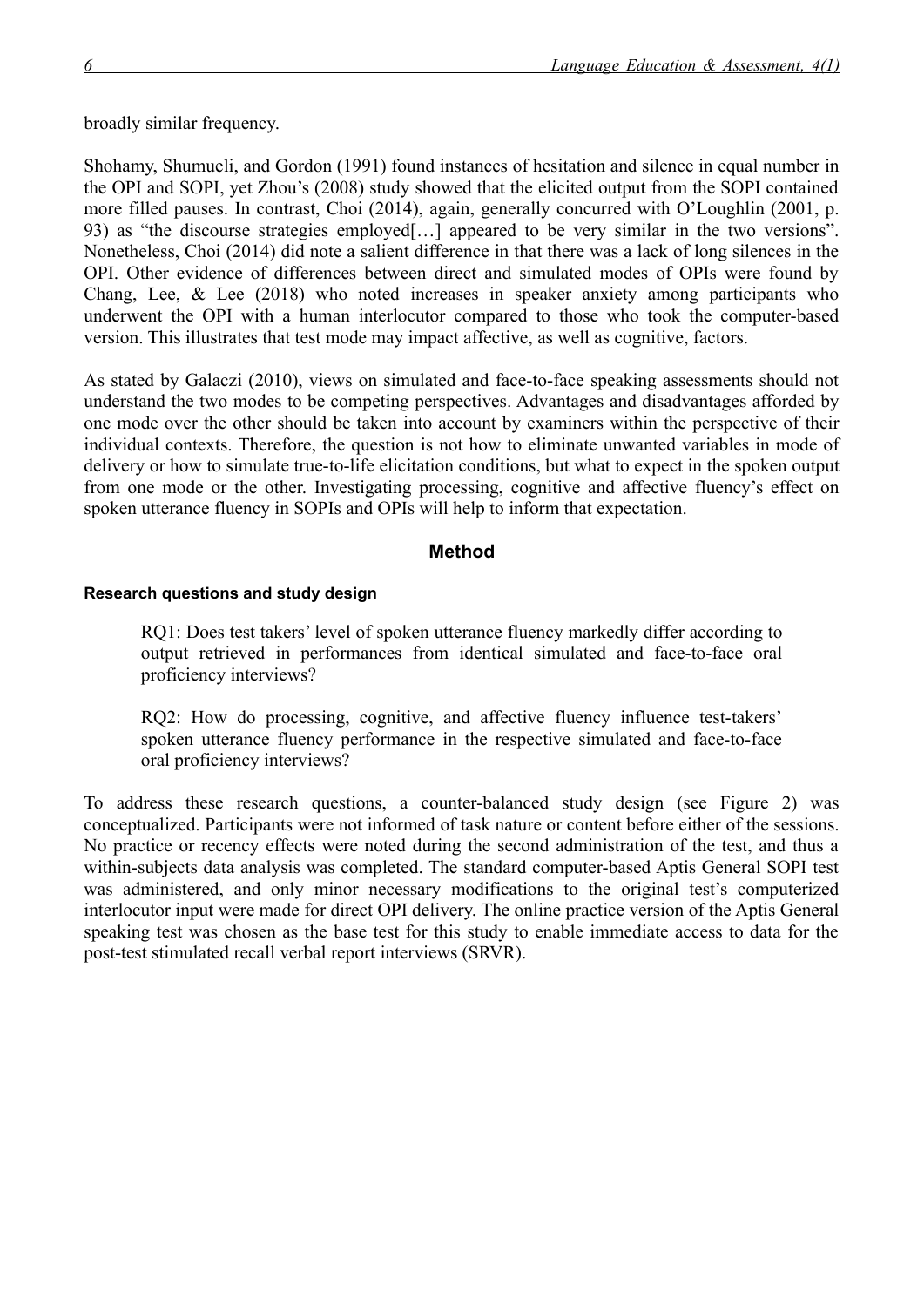

Figure 2 *Counter-balanced study design*

## **Aptis General speaking test**

The Aptis General speaking test is a widely used speaking assessment delivered as a computer-based SOPI and consists of four parts using monologic tasks. Because of the monologic nature of the tasks, no managing interaction functions are reported as being measured. The test elicits increasingly more advanced language structures over timed sections which altogether take about 12 minutes to complete (see Figure 3).

|        |        |        |        | Staging                           |
|--------|--------|--------|--------|-----------------------------------|
|        |        |        |        | <b>Expressing Preferences</b>     |
|        |        |        |        | Summarising                       |
|        |        |        |        | Comparing                         |
|        |        |        |        | Justifying Opinions               |
|        |        |        |        | Elaborating                       |
|        |        |        |        | Describing                        |
|        |        |        |        | Explaining Opinions / Preferences |
|        |        |        |        | Providing Personal Information    |
| Task 1 | Task 2 | Task 3 | Task 4 | Language Use Function             |

Figure 3 *Informational language functions (adapted from O'Sullivan et al., 2020)* 

Besides task equivalence in the general content knowledge and neutral cultural specificity across all four tasks, the features of the task input differ with regard to domain origin and the nature and complexity of the lexis used. O'Sullivan *et al.* (2020) state that the test's lexical levels are determined by word lists derived from the British National Corpus by Paul Nation (2006). The lists comprise 20 levels, each with 1,000-word families, with K1 referencing the most frequent 1,000 word families, and K2 the next most frequent 1,000-word families, and so on (see Table 1).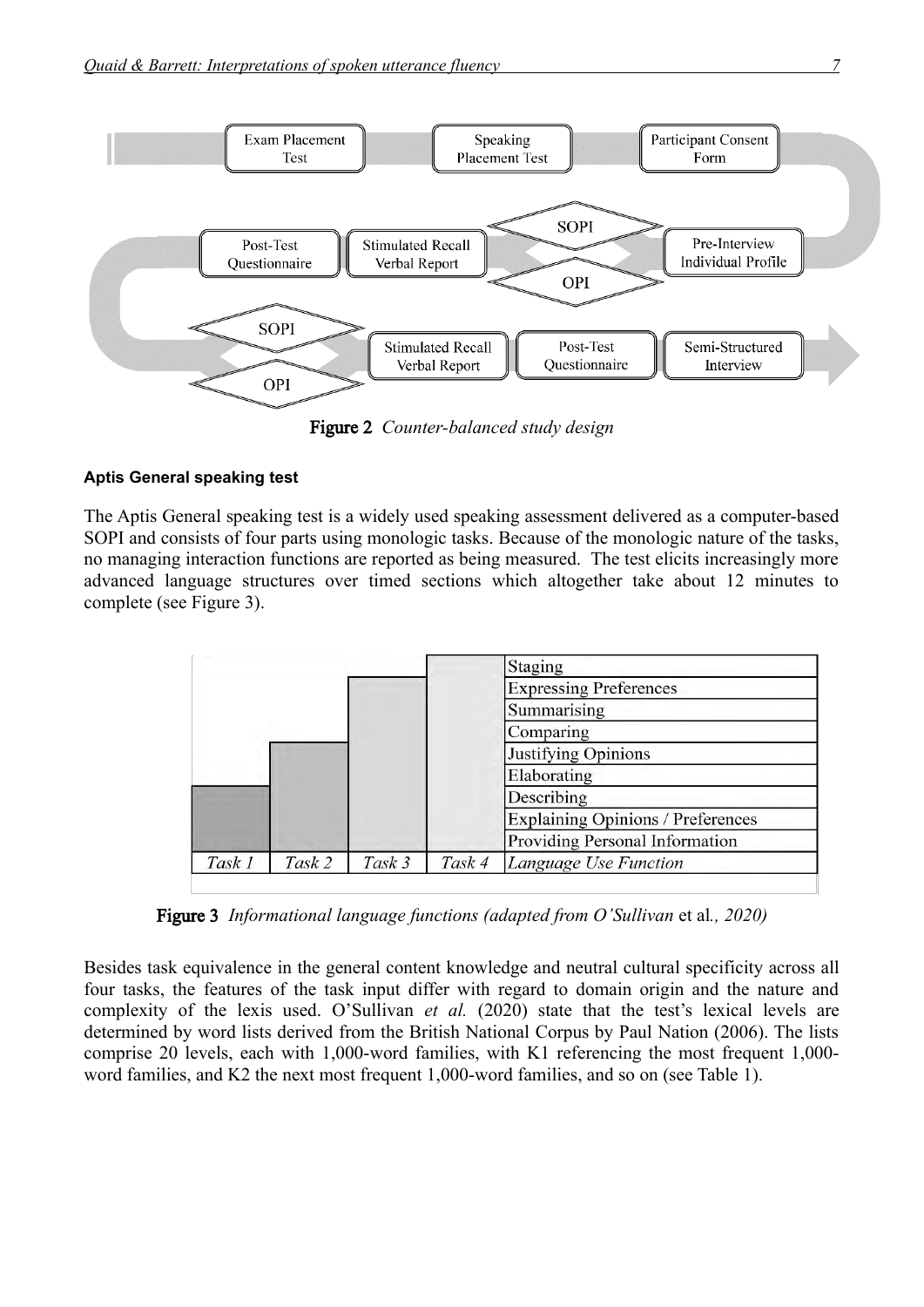| Input lexical features | Task 1   | Task 2                        | Task 3          | Task 4          |
|------------------------|----------|-------------------------------|-----------------|-----------------|
| Lexical level          |          | K <sub>1</sub> K <sub>2</sub> | K1. K2. K3      | K1, K2, K3, K4  |
| Nature of information  | Concrete | Mostly concrete               | Mostly concrete | Fairly abstract |

**Table 1** *Input lexical feature differences (adapted from O'Sullivan et al., 2020)* 

#### **Participants**

Four participants were selected who completed the Cambridge English Language Assessment's (2020) Adult Learners' General English Exam Placement Test (EPT) that placed them as minimally intermediate English users. Face-to-face speaking placement tests were then conducted to ensure the EPT score validity, and all four participants were confirmed to be intermediate or higher, level L2 speakers of English. The four participants were assigned pseudonyms to prevent their identification as contributors to this study. Elena, Chloe, Emily, and Katrina were all females of Chinese ethnicity with a corresponding L1, who were aged between 21 to 35 years and self-reported as being highly familiar with computing and technology. The participants confirmed not having previously completed the online practice version of the test, and possessing no knowledge of the test's content, prior to the commencement of this study.

#### **Procedure**

The participants were randomly paired to create two groups which were assigned alternating test delivery modes for the two data collection sessions (see Table 2). A maximum of five days was allowed between the OPI and SOPI data collection sessions.

| Group | <b>Participant</b> | <b>Session 1</b>                             | <b>Session 2</b>                             |
|-------|--------------------|----------------------------------------------|----------------------------------------------|
|       | Elena<br>Chloe     | Oral proficiency interview                   | Computer-based<br>oral proficiency interview |
|       | Katrina<br>Emily   | Computer-based<br>oral proficiency interview | Oral proficiency interview                   |

Table 2 *Delivery mode by participant and data collection session*

The computer-based practice version of the Aptis General speaking test was administered in standard format in a computer laboratory and participants' spoken performances were captured by a DRD recorder placed on the computer desk. During task one, 30 seconds are provided to answer each question, and in tasks two and three, 45 seconds are provided per question. In task four, test takers have one minute to prepare to speak on a given prompt and then must speak for a total of two minutes.

The face-to-face OPI was identical to the computer-based version. Test delivery was conducted in a quiet room adjacent to the computer laboratory to minimize distractions. The SOPI visual test task prompts were made available for participants as appropriate during the OPI. The first author acted as examiner during the OPI and test performances were again captured by use of a DRD recorder. Administration of the speaking prompts in the face-to-face test mirrored the format and timing of the computer-based version.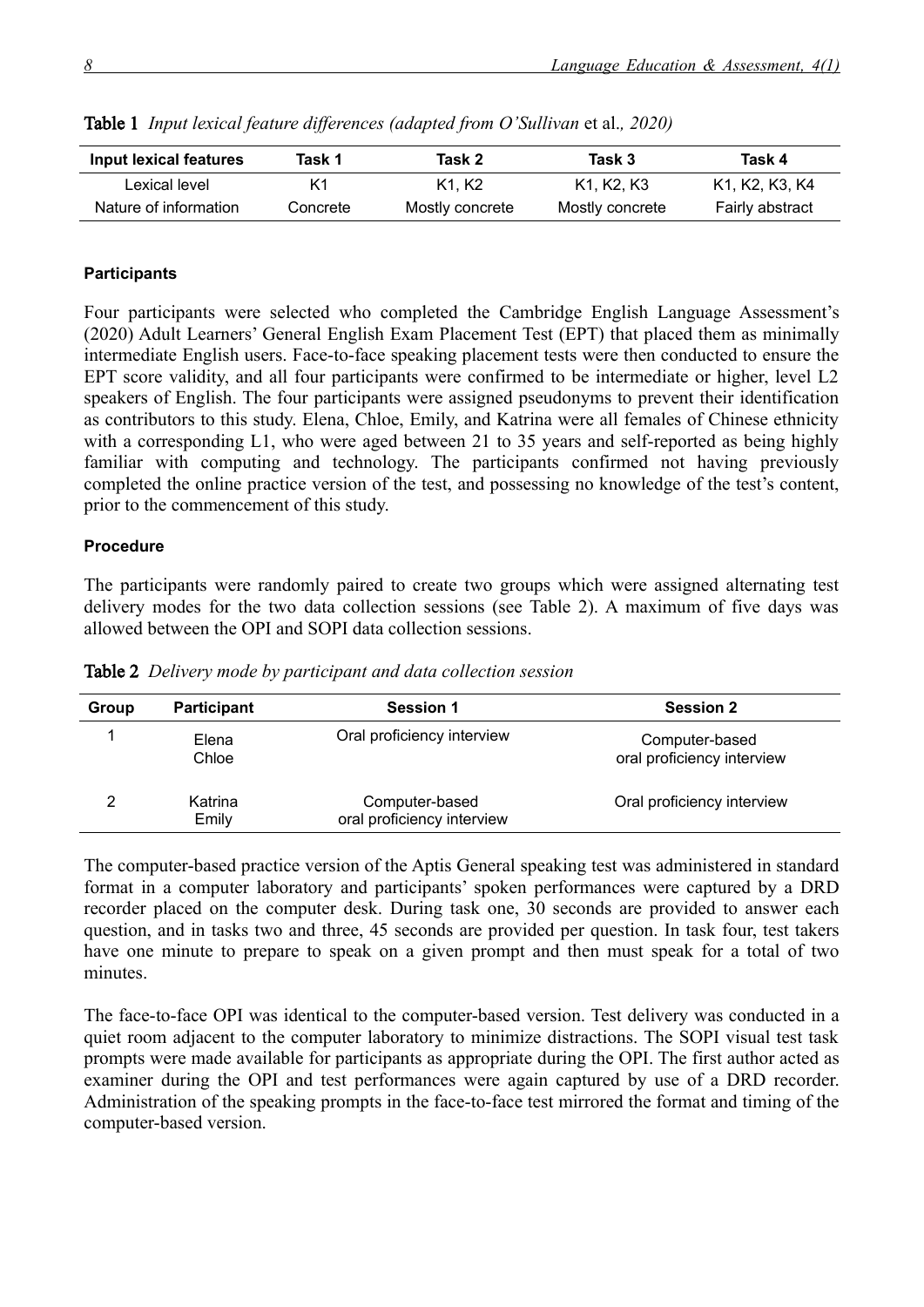The stimulated recall verbal reports (SRVR) were conducted in the same location as the OPIs and were completed directly after the administration of the speaking test in order to increase the likelihood of more accurate data being recalled. The protocols for conducting the SRVRs was adapted from Mackay and Gass (2000).

The second data collection session included a co-constructed, semi-structured interview conducted at the end of the session, allowing participants to expand on and contrast their responses in post-test questionnaires. Interviews were conducted in English and employed a recording device for later analysis. Furthermore, the exam content from the OPIs was available on a separate device during the interviews so that both participants and researcher were able to pause and reference the recorded exam content.

## **Analyses**

The spoken output data from the OPIs of the four participants were transcribed following conversation analysis transcription notation conventions originally established by Atkinson and Heritage (1984) and later adapted by Lazaraton (2002).. To achieve accurate measurement of utterance fluency speed measures, Praat (Boersma & Weenink, 2013) software was used to simultaneously double-code the data. The following speed, composite, breakdown and repair output analyses for spoken temporal fluency were conducted:

## (1) Speed measure

(a) Articulation rate: total number of syllables divided by total amount of phonation time (excluding pauses) multiplied by 60

(2) Composite measures

(a) Speech rate (pruned): total number of syllables divided by total performance time (including pauses) multiplied by 60.

(b) Mean length of run (pruned): the mean number of syllables between two pauses

- (3) Breakdown measures
	- (a) Frequency of filled pauses (per 60 seconds)
	- (b) Frequency of all silent pauses (per 60 seconds)
- (4) Repair measures
	- (a) Frequency of false starts and reformulations (per 60 seconds)
	- (b) Frequency of partial or complete repetitions (per 60 seconds)
	- (c) Frequency of self-corrections (per 60 seconds)

Data collected from the SRVRs and semi-structured interviews were not transcribed. These data were analyzed manually. As spoken output from the tests was available during the interviews, participants and the researcher were able to directly reference specific datum when asking or answering questions.

## **Results and Discussion**

Participants performance was firstly measured for speed by analyzing the articulation rate of output (see Table 3).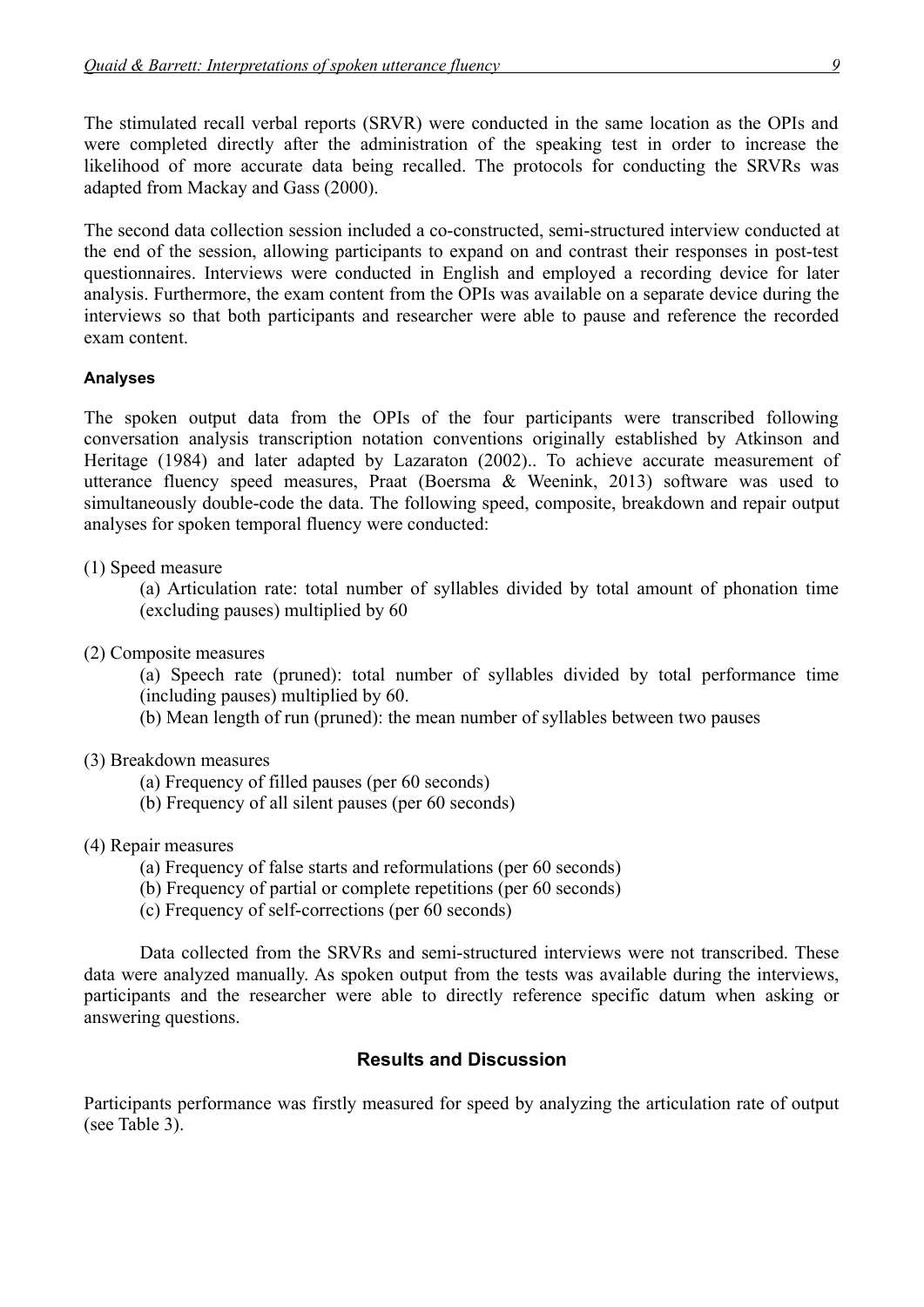| <b>Participant CB-OPI</b> | Task 1 | <b>OPI</b> | Task 2<br><b>CB-OPI</b> | <b>OPI</b> | Task 3<br><b>CB-OPI</b> | <b>OPI</b> | Task 4<br><b>CB-OPI</b> | <b>OPI</b> | Mean<br><b>CB-OPI</b> | <b>OPI</b> |
|---------------------------|--------|------------|-------------------------|------------|-------------------------|------------|-------------------------|------------|-----------------------|------------|
|                           |        |            |                         |            |                         |            |                         |            |                       |            |
| Elena                     | 225.48 | 203.47     | 182.47                  | 188.44     | 206.74                  | 186.04     | 187.56                  | 177.16     | 203.16                | 191.1      |
| Chloe                     | 157.76 | 168.23     | 175.24                  | 156.16     | 137.48                  | 149.83     | 119.27                  | 124.46     | 153.07                | 154.71     |
| Katrina                   | 127.14 | 129.8      | 118.94                  | 127.67     | 105.5                   | 131.17     | 93.73                   | 121.49     | 114.85                | 128.74     |
| Emily                     | 158.03 | 184.58     | 160.49                  | 165.09     | 166.08                  | 118.48     | 158.76                  | 142.38     | 161.26                | 164.68     |
|                           |        |            |                         |            |                         |            |                         |            |                       |            |
| Mean                      | 167.1  | 171.52     | 159.28                  | 159.34     | 153.95                  | 146.38     | 139.83                  | 141.37     | 158.08                | 159.8      |

Table 3 *Participant articulation rate per task and test performance*

The majority of participants' output across tasks and test overall exhibited a minimally higher articulation rate in the OPI version of the test. However, it is interesting to note that Elena's articulation rate was higher throughout the majority of the SOPI test task delivery than in the OPI equivalent. Affective fluency was likely an influence on this, because during the subsequent stimulated recall verbal report (SRVR), Elena ventured this was due to "something pushing her to speak" during the SOPI test. Chloe and Katrina provided further clarification to this by stating that they were very aware of the permitted response time during the SOPI because a countdown timer was present on the screen, and this in some form shaped their response to the task prompts and the speed at which it was delivered, which can be viewed as test-taking strategy and related to cognitive fluency.

Katrina stated that she felt that access to a countdown timer helped her to perform better during the SOPI delivery of the test and therefore this delivery mode had higher face validity for her. Furthermore, Elena mentioned that she attempted to interpret audial and visual clues as to the remaining time for each response which included interlocutor silence and glancing at the stopwatch during the OPI, yet she was wary that time and effort spent doing this may have affected her OPI performance. Worthy of attention was also the fact that participants' articulation rate mean values for both delivery modes decrease from task one to three which may demonstrate the effect of additional cognitive load as they progress through the tasks from the more concrete to abstract topics, with higher lexical levels and a wider range of language functions required from output.

Two measures of composite fluency were then analyzed. Firstly, participants' speech rate was measured with the resulting means by task and test provided in Table 4. Speech rate was affected similarly to articulation rate in that it often slowed as participants progressed through test tasks one to four. The mean speech rate for performances during the OPI version of the test clearly illustrate this; whilst the equivalent SOPI conforms to this pattern, albeit the speech rate recorded in test task three being seen as an individual outlier. Overall, the OPI delivery was evidenced as eliciting test taker output with a higher speech rate, although the observed difference was minimal.

|      | Task 1 | Task 2 | Task 3 | Task 4 | Test mean |
|------|--------|--------|--------|--------|-----------|
| SOPI | 155.08 | 140.43 | 148.72 | 136.08 | 145.08    |
| OPI  | 167.64 | 156.69 | 149.37 | 137.97 | 152.92    |

Table 4 *Speech rate task and test performance means*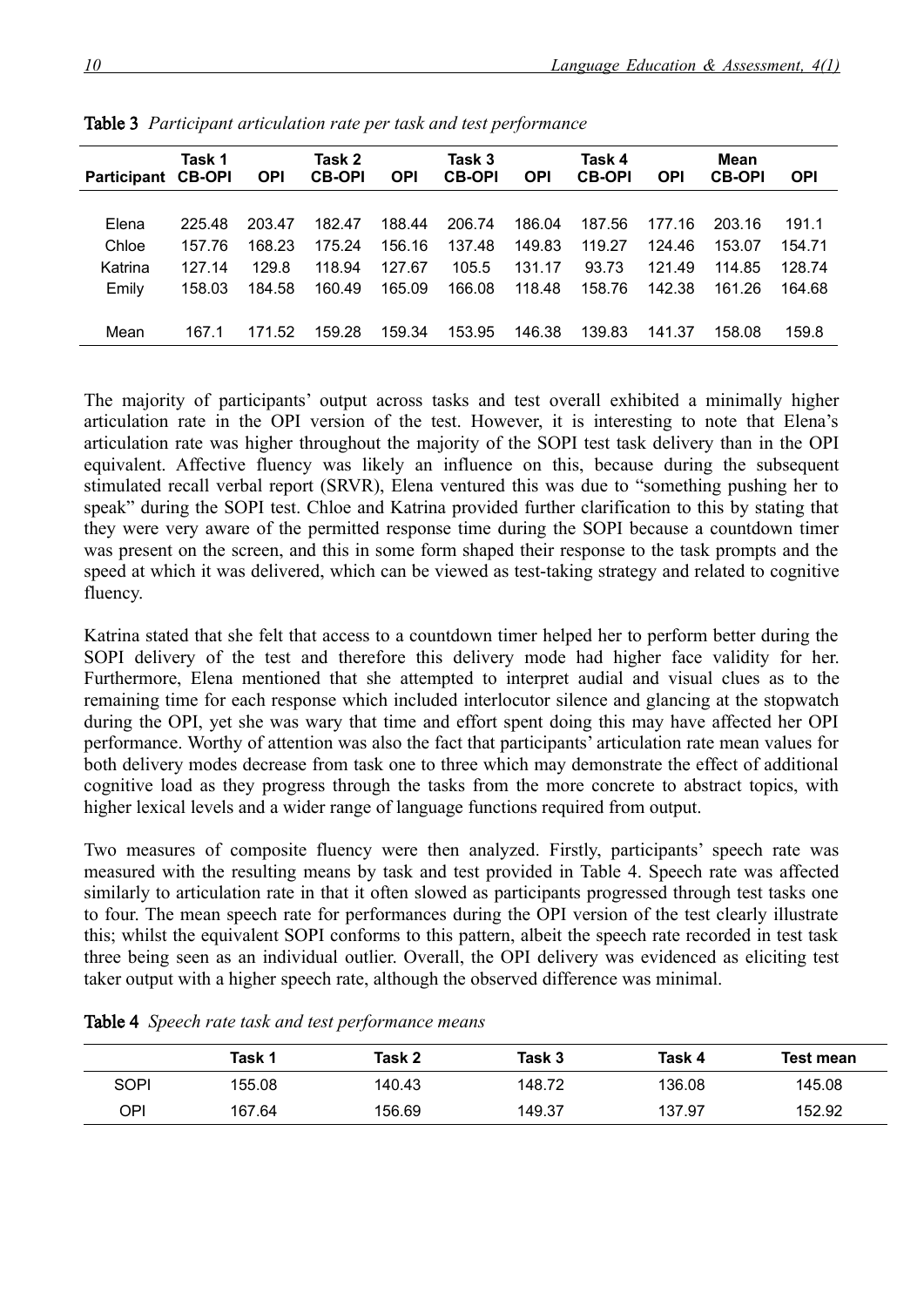

Figure 4 *Speech rate per participant and task*

Individualized speech rate graphs per participant are presented in Figure 4. The composite measure of speech rate appeared to be influenced primarily by test takers' cognitive fluency, because on listening to her performances for both delivery modes, Katrina described using the test taking strategy of lengthening syllables to avoid pausing, and the effect of this was evident in the post-test speech rate analysis. A more successful cognitive test taking strategy in terms of all measures of spoken utterance fluency was Elena's use of the lexical filler *like* to accomplish a similar outcome to that of Katrina, although devices such as this can be frowned upon by marking rubrics as colloquial and not being indicative of educated English language speaking.

The second measure of composite fluency analyzed was mean length of run (see Table 5). Longer mean length of runs were evenly distributed between delivery modes with the first two test tasks favoring the OPI and the latter two the SOPI. Similar to speech rate, and the speed measure of articulation rate, the means for this second composite measure of fluency indicated marginally better fluency performance from participants in the OPI version of the test.

|             | Task 1 | Task 2 | Task 3 | Task 4 | <b>Test mean</b> |
|-------------|--------|--------|--------|--------|------------------|
| <b>SOPI</b> | 6.94   | 6.42   | 8.2    | 6.72   | 7.07             |
| OPI         | 10.03  | 8.77   | 7.77   | 6.52   | 8.27             |

Table 5 *Mean length of runs per task and test performance*

Graphs illustrating the mean length of runs per participant and task are presented in Figure 5. The longer mean length of runs produced in the OPI performances, in comparison to spoken output from the semi-direct tests, belied Elena and Emily's SRVR and semi-structured interviews' assertions. Harkening affective fluency, they maintained that a traditional face-to-face speaking test is a conversation between two people if it is accepted that a feature of conversation is its more informal register compared to institutional talk, with the latter containing more complex language and perhaps longer runs of speech. However, from the perspective of face validity, another indicator of affective fluency, Emily was certain that actually talking to someone in a face-to-face OPI meant that a rater's marking of her output would likely be more truly indicative of her spoken language proficiency, and her preference for an OPI is shared among a relatively large number of potential test takers (Qian, 2009). Remarkably, however, Emily felt more confident in retaking a SOPI than another OPI in the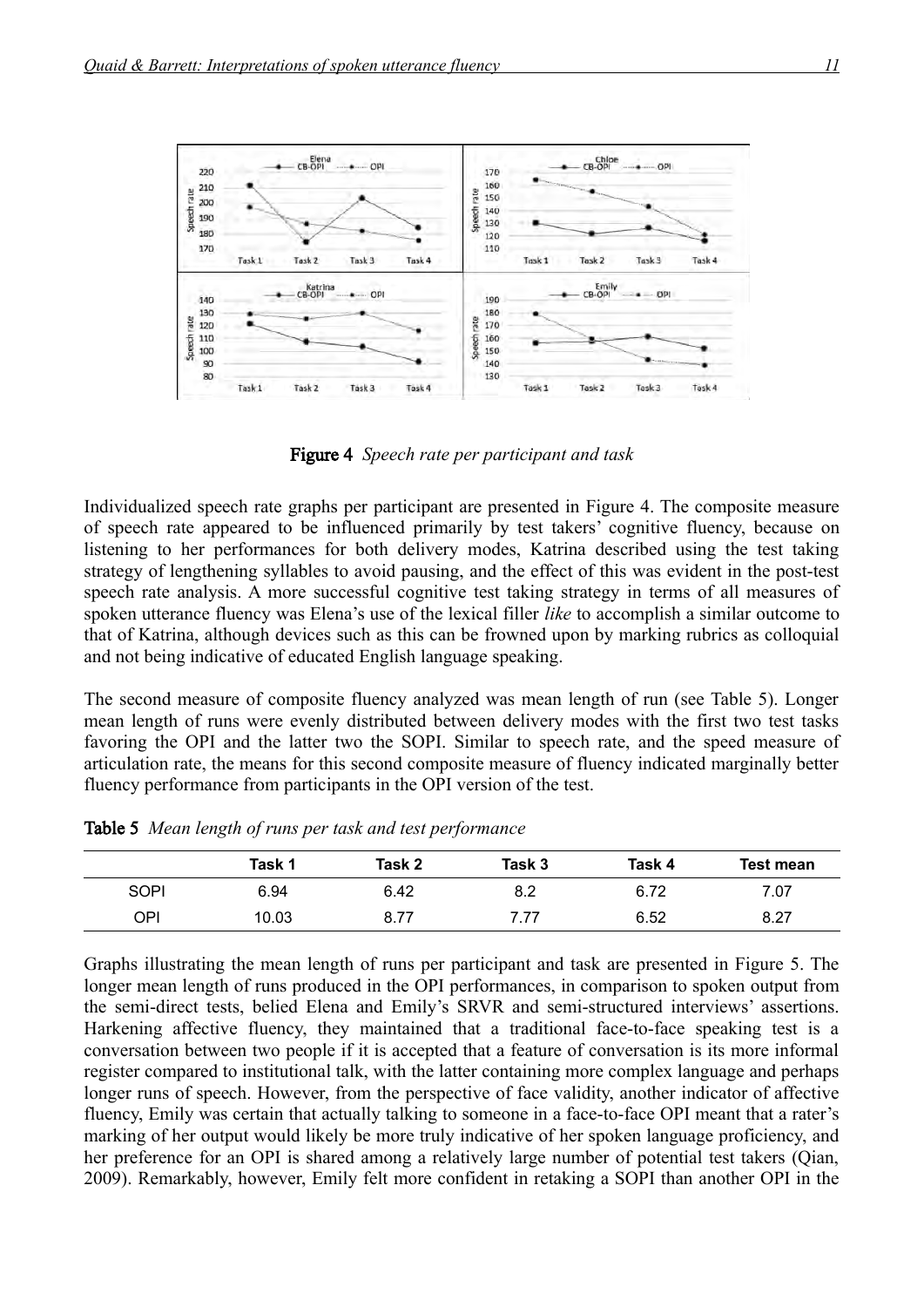future and maintained that a SOPI is still an appropriate test delivery mode that elicited output representative of her true speaking ability.



Figure 5 *Mean length of runs per participant and task*

The breakdown fluency measures of filled and unfilled pauses were calculated per minute of participant spoken performance time (see Table 7). Participants used a greater number of filled pauses throughout all tasks administered in OPI form, and saliently output from the SOPI exhibited that this measure of fluency was increasingly affected as participants progressed throughout tasks in this delivery mode.

| Table 7 Filled pauses per minute of spoken performance |  |  |  |  |  |  |  |  |
|--------------------------------------------------------|--|--|--|--|--|--|--|--|
|--------------------------------------------------------|--|--|--|--|--|--|--|--|

|      | Task 1 | Task 2 | Task 3 | Task 4 | <b>Test mean</b> |
|------|--------|--------|--------|--------|------------------|
| SOPI | 8.02   | 8.4    | 8.69   | 8.77   | 8.47             |
| OPI  | 10.37  | 10.66  | 10.35  | 9.82   | 10.3             |



Figure 6 *Filled pauses per participant and task*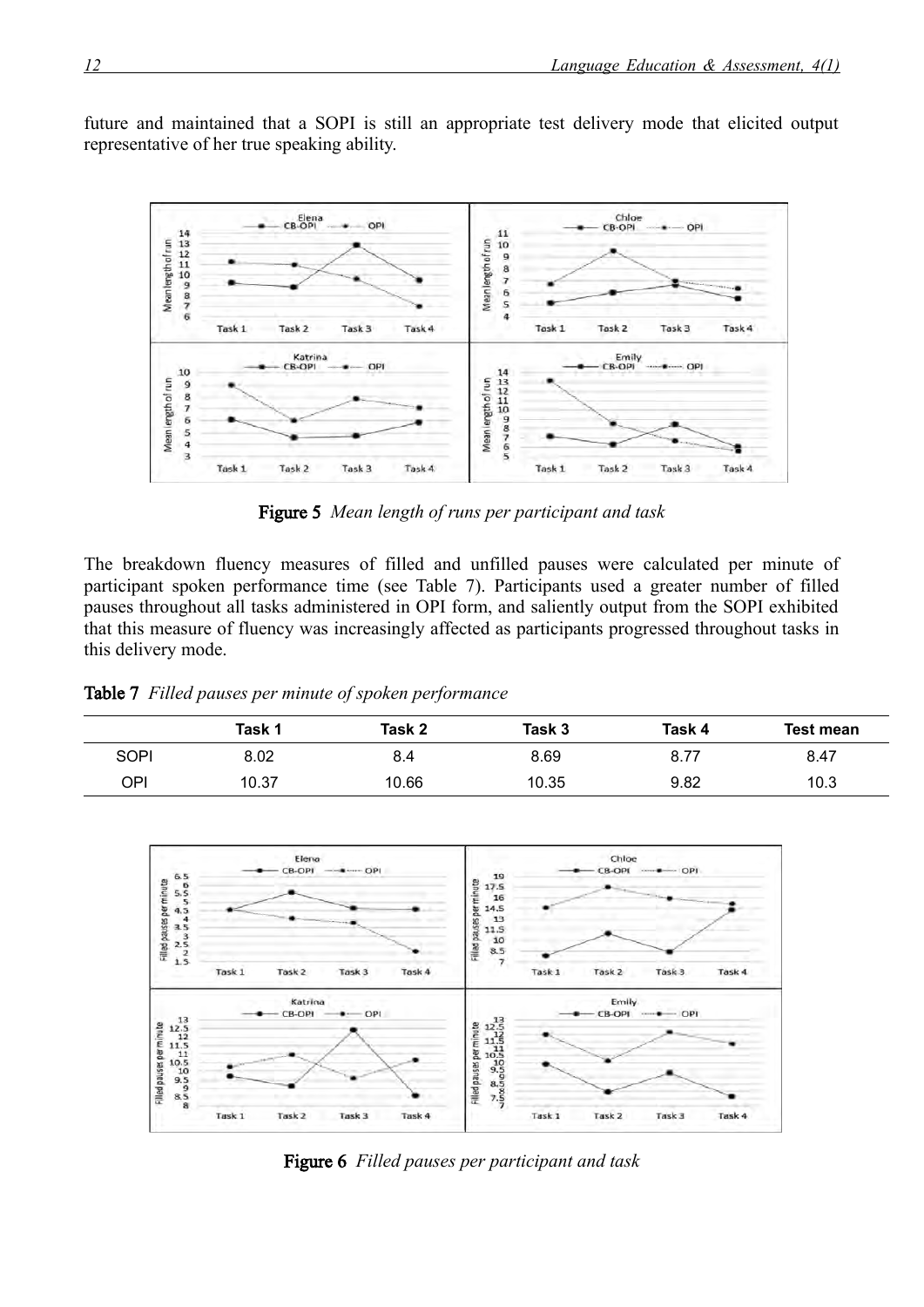It is less certain how individual performances between delivery modes were affected in terms of filled pause use (see Figure 6), yet both cognitive and affective fluencies were noted as the underpinning reason for their use. In terms of cognitive fluency, all participants indicated in their respective SRVRs that filled pause use represented time spent searching for vocabulary and/or grammar, in contrast to thinking about task prompt topics. Affective fluency was also a factor as test takers' reported a perceived greater pressure to focus on accuracy in the OPI performance of the test. For Chloe, Katrina and Emily, the notion of OPI discourse as conversation was mentioned in their SRVR sessions and this was posited by them as the most likely explanation for their increased filled pause use in this test delivery mode. Unfortunately, further clarification of OPI filled pause use was not forthcoming during their SRVRs, although proposals such as to maintain turn (response), or avoid uncomfortable silence are somewhat likely explanations.

The second breakdown fluency measure to be analyzed was unfilled pause use. Results were atypical of those for filled pause use. Unfilled pauses were used more frequently in the SOPI across all tasks and the test overall (see Table 8).

| <b>Radio</b> o <i>Chiffred pauses per minute of spoken performance</i> |  |
|------------------------------------------------------------------------|--|
|                                                                        |  |

Table 8 *Unfilled pauses per minute of spoken performance*

|             | Task 1 | Task 2 | Task 3 | Task 4 | <b>Test mean</b> |
|-------------|--------|--------|--------|--------|------------------|
| <b>SOPI</b> | 23.37  | 24.32  | 19.79  | 23.47  | 22.74            |
| OPI         | 18.68  | 17.43  | 19.32  | 21.02  | 19.11            |
|             |        |        |        |        |                  |



Figure 7 Unfilled pauses per participant and task

Figure 7 presents graphs of unfilled pause use by participant and task. Distinguishing patterns of use for individual participants were for the most part absent. Evidence of breakdown through unfilled pauses according to the staged increasing difficulty of tasks was only found in Emily's OPI performance (see Figure 6). Affective fluency was an influencer of unfilled pause use, as Katrina stated that due to her being unable to read any non-verbal clues from the SOPI interlocutor, more nervousness was experienced because both conscious and subconscious feedback from an interlocutor helps a test taker assess the success of conveyed meaning and adjust their response to the clues communicated. The use of filled and unfilled pauses was the spoken fluency measure that was most likely subject to differ between delivery modes. Furthermore, the results from this present study were similar with those of Zhou (2008), by showing that the elicited output from the semi-direct test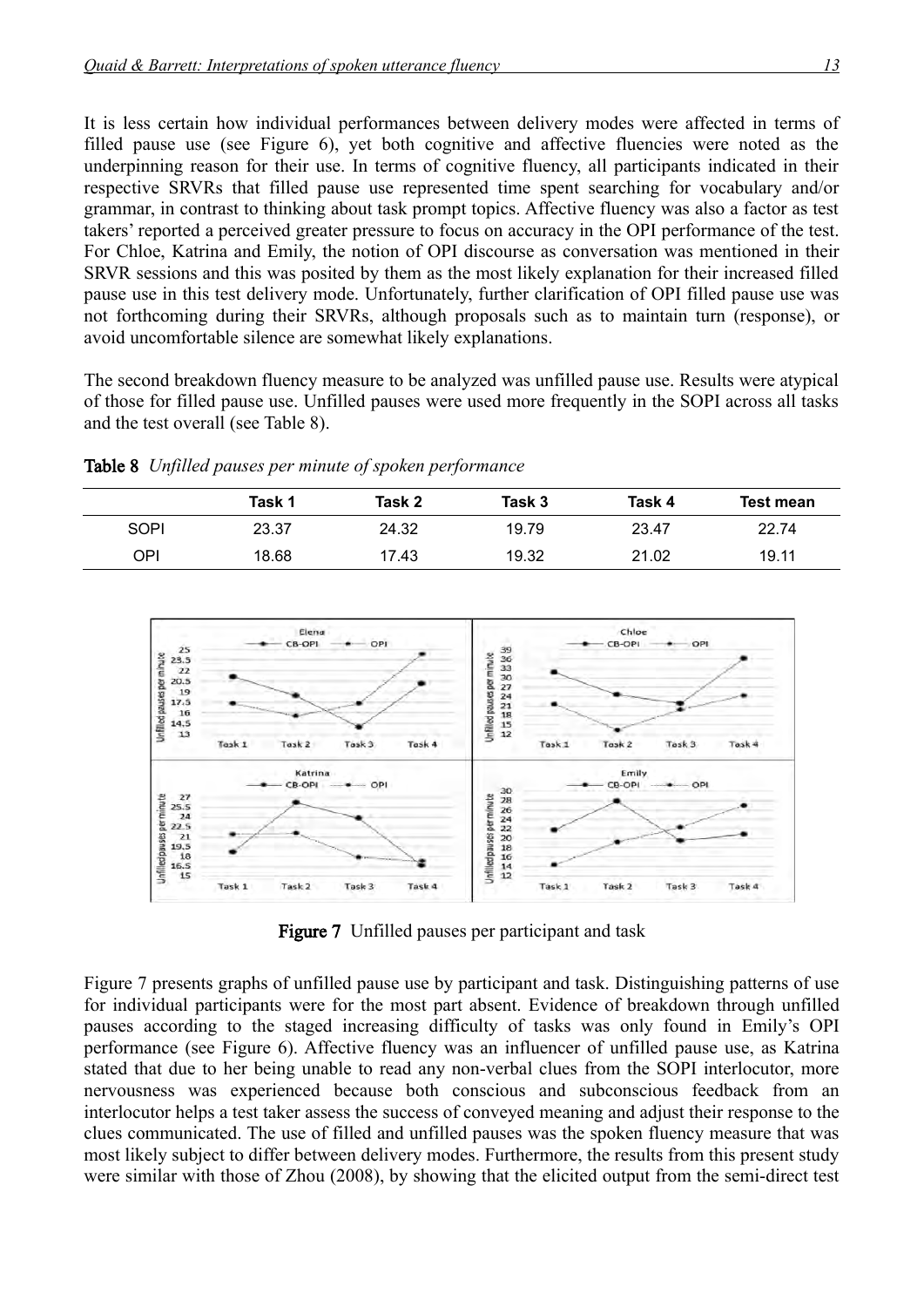contained more unfilled pauses.

Three fluency repair measures were analyzed in output from the delivery modes including repetitions, self-corrections, and reformulations (see Table 9). Repetition was deemed as such if it referenced test takers' previous output and not interlocutor input. Only if an entire identical lexical item or phrase was consecutively repeated was it classified as repetition, which avoided possible ambiguities with test takers' self-correction. Repetitions for stylistic effect were also discounted. Each occurrence of repetition was calculated and not the number of items repeated. The number of reformulations in expressing ideas and self-corrections were counted. Reformulations were differentiated from self-correction by the participants' interruption of speech to add a new proposition, instead of doing so to correct an error, and those that expressed lexical items (storshops) were not included.

|                    | <b>Total repairs</b> |            | <b>Repetitions</b> |            | <b>Self-corrections</b> |            | <b>Reformulations</b> |            |
|--------------------|----------------------|------------|--------------------|------------|-------------------------|------------|-----------------------|------------|
| <b>Participant</b> | <b>SOPI</b>          | <b>OPI</b> | <b>SOPI</b>        | <b>OPI</b> | <b>SOPI</b>             | <b>OPI</b> | <b>SOPI</b>           | <b>OPI</b> |
| Elena              | 2.511                | 2.22       | 0.279              | 0.555      | 2.093                   | 1.388      | 0.139                 | 0.277      |
| Chloe              | 1.584                | 2.142      | 0.792              | 1.377      | 0.528                   | 0.612      | 0.264                 | 0.153      |
| Katrina            | 5.301                | 5.052      | 2.533              | 2.721      | 2.109                   | 1.684      | 0.659                 | 0.647      |
| Emily              | 4.494                | 4.988      | 3.211              | 3.464      | 1.027                   | 1.247      | 0.256                 | 0.277      |

Table 9 *Repetitions, self-corrections and reformulations per minute of test spoken output*

More word and phrasal level repetition was found in all performances of the OPI version of the test. This finding replicated that of Zhou (2008) who found that repetition was used more in the direct test, irrespective of test taker proficiency. Yet, this finding was inconsistent with O'Loughlin (2001) and Choi (2014)'s results. A likely explanation for this study's repetition results' being similar to those of Zhou (2008) is that monologic tasks and a similar adherence to strictly controlled interlocutor input were used in both studies. The latter refers to an increased degree of interactiveness in test taker–interlocutor OPI discourse that could well be significant for the repair measures of utterance fluency, because test takers may "experience a higher level of nervousness when facing an interlocutor, which makes them hesitant and consequently causes them to use more repetition" (Zhou, 2008, p.202). Yet, this was not the primary reason for repetition use by Chloe and Emily because data retrieved from the SRVRs suggested that repetition was a device they equally used to bide thinking time for the searching of appropriate vocabulary and grammar for upcoming output.

The results of the self-correction and reformulation analyses were devoid of patterning at the level of test. However, Katrina's performance in terms of self-correction conformed to her suggestion in the semi-structured interview that affective fluency determined use as there was a need for additional self-correction during an OPI because it was necessary to make a live interlocutor understand her awareness and ability to correct errors. Shohamy's (1994) and Bijani's (2019) claim that selfcorrection is more likely to be found in the semi-direct mode appears to be problematic, as the results of this study along with Koike (1998), O'Loughlin (2001), and Choi (2014) have found otherwise. Nonetheless, universal agreement is found between this study and all other previous related research, in that it is clear the number of reformulations was not influenced by mode effect.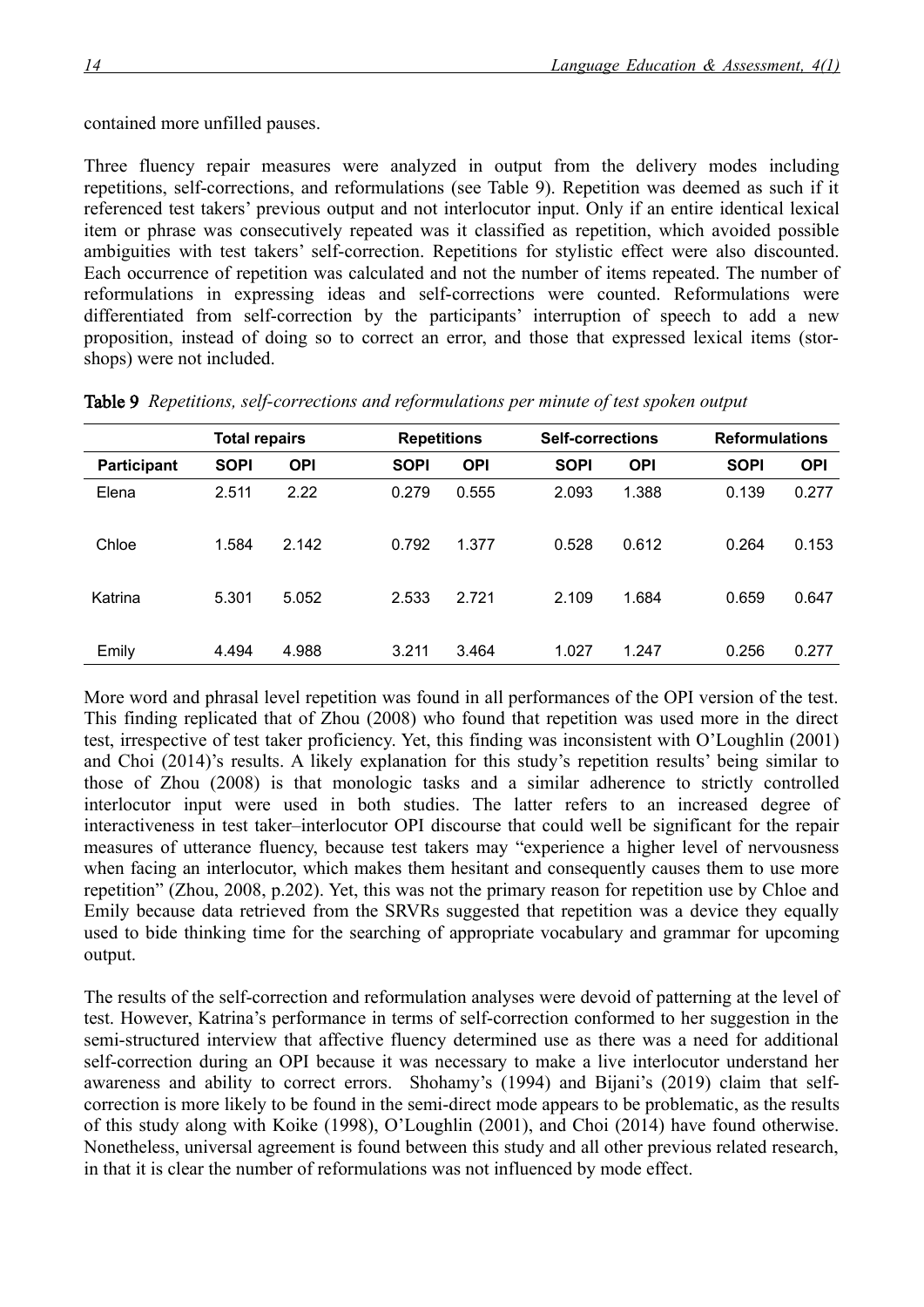### **Conclusion**

The purpose of this study was to investigate qualitative explanations for test taker utterance fluency in spoken output from an identical direct and semi-direct speaking test. In reference to RQ1, it is evident that test taker spoken utterance fluency may well be affected by the computer-based delivery of speaking tests, because the main difference observed was influenced by mode effect. This difference in spoken utterance fluency primarily manifested itself through test takers' use of filled and unfilled pauses. With this premise, a conclusion that can be drawn is that direct delivery can cause more vocal hesitation, and semi-direct delivery more non-verbal hesitation, for test takers. For interpretation of this finding, it is vital that the minimal degree of this differentiation should be remembered, because although it was certainly observable in output analyses, it was highly unlikely that these differences would impact a test takers' score on taking the test used in this study, as they would almost certainly be unobservable to an examiner uponlistening to the performances and also a live interlocutor present for a direct OPI delivery.

In response to RQ2, the qualitative data retrieved from this study implies that affective fluency plays a role in test takers' processing fluency that in turn impacts spoken utterance fluency performance. From the aspect of cognitive fluency, the test takers proposed that the searching for appropriate vocabulary and grammar for upcoming language output influenced all spoken utterance fluency measures, and therefore indirectly affected perceived fluency. Furthermore, the test-taking strategy of lengthening syllables to provide continuity in spoken utterance fluency was also used and reflects the cognitive aspect of processing fluency. In regard to affective fluency, test takers' suggested that the (non)presentation of available response time affected their processing fluency and speed of delivery measure of utterance fluency. Other notable markers of affective fluency influencing processing fluency and the test takers' resulting spoken utterance fluency were attitudes toward a test delivery mode's face validity, along with the test takers' feelings toward a live interlocutor being present during the OPIs.

#### **Limitations and future research directions**

Several limitations should be remembered when interpreting the results of this study. Firstly, this study was necessarily sample dependent, which prevents the generalizability of findings, because the participants were from a narrowly defined population, which is unlikely to be fully representative of a broader L2 English user population. Furthermore, the relatively strict control of interlocutor input in the administered OPIs in this study means attempts at generalizing findings to output from other task types or test events with a higher degree of interactiveness is not possible. Moreover, this study used identical task type and content, which may have encouraged recency effect in the participants' performances during the second administration of the test. And finally, it is also feasible that if a female had acted as the interlocutor in the OPIs, test takers spoken utterance fluency performances might have differed (Porter & Shen, 1991; O'Sullivan, 2000).

Future related mixed method studies, with the qualitative data building upon the quantitative, would be beneficial for better understanding cognitive and affective fluency's role in determining spoken utterance fluency through the possible mediation of processing fluency. Larger-scale research that examines test taker characteristics and test taking strategies, in addition to the interactional context of delivery mode, may deliver further insight as to how these affect spoken utterance fluency performance in direct and semi-direct speaking tests, through test takers' processing, cognitive, and affective fluencies. Results from this research could enable test developers, material writers, and exam preparation teachers the opportunity to provide positive washback in classrooms, so as to help ensure test takers are adequately prepared for their direct or semi-direct speaking test performance,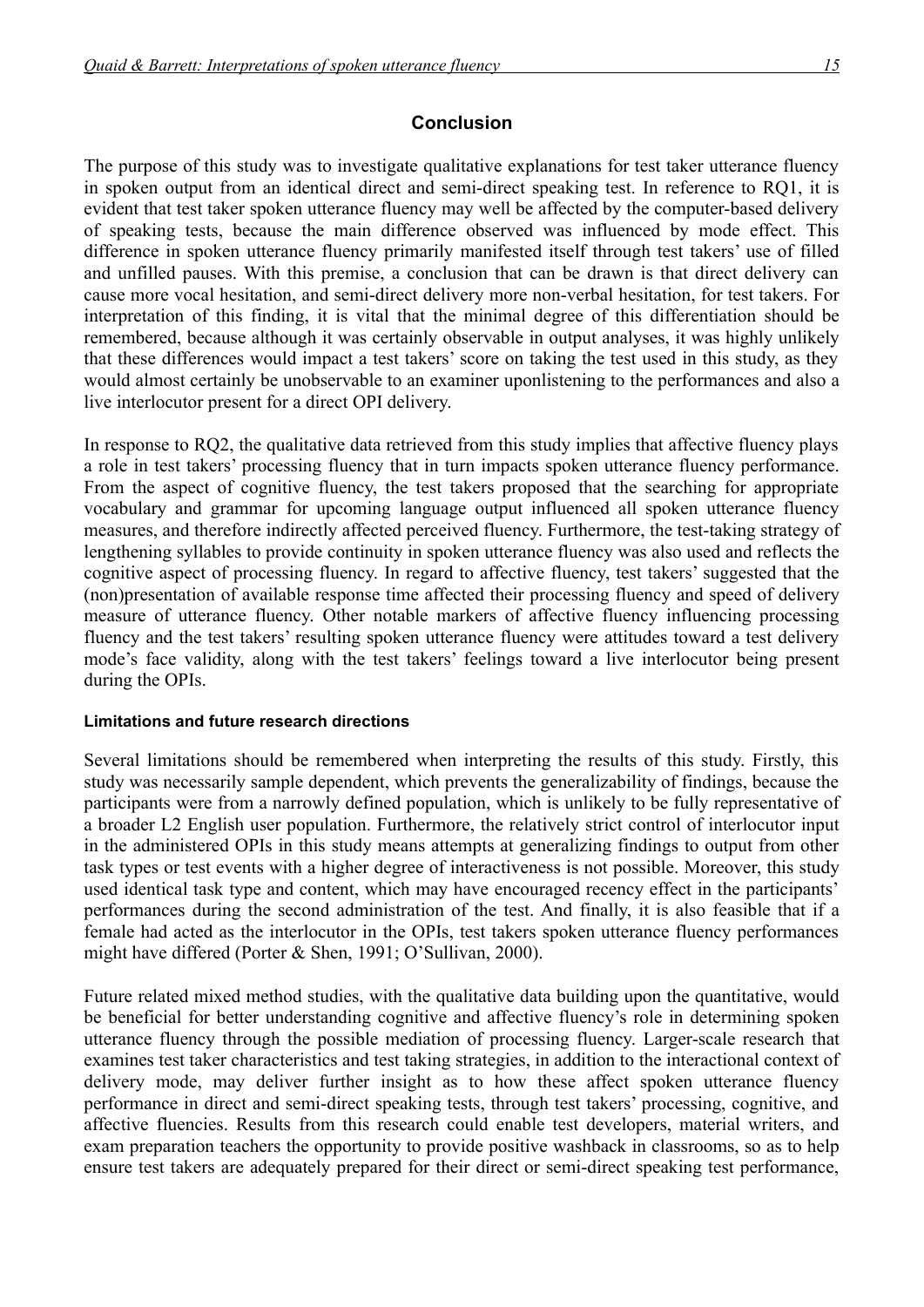including, for example, the introduction of increased practice of recorded spoken monologic tasks, which can be listened to and self-reflected upon by potential test takers and commented on by exam preparation teachers.

#### **References**

- Alderson, C. (2004). The shape of things to come: will it be the normal distribution. In M. Milanovic, & C. Weir, (Eds.), *Studies in language testing 18: European language testing in a global context* (pp. 1–26), Cambridge: Cambridge University Press.
- Atkinson, J.M., & Heritage, J. (1984). *Structures of social action: Studies in conversational analysis*. Cambridge: Cambridge University Press.
- Bijani, H. (2019). Evaluating the effectiveness of the training program on direct and semi-direct oral proficiency assessment: A case of multifaceted Rasch analysis. *Cogent Education,* 6(1), 1–20. <https://doi.org/10.1080/2331186X.2019.1670592>
- Boersma, P., & Weenink, D. (2013). *Praat: doing phonetics by computer* [Computer program] Version 6.1.16. Retrieved from<http://www.praat.org/>
- British Council. (2020). *Aptis General Speaking Test: Practice version*. Retrieved from <https://www.britishcouncil.org/aptis-practice-tests/AptisSpeakingPractice/>
- Cambridge English Language Assessment. (2020). *Test your English–Adult Learners*. Retrieved from <http://www.cambridgeenglish.org/test-your-english/adult-learners/>
- Chang, S. L., Lee, S. -D., & Lee, S. -P. (2018). Divergent effects of direct and semi-direct oral assessment on psychological anxiety and physiological response in EFL college students. *Asian EFL Journal Research Articles, 20*(12), 252–269.
- Chapelle, C.A., & Douglas, D. (2006). *Assessing language through computer technology*. Cambridge: Cambridge University Press.
- Choi, I. (2014). The comparability of direct and semi-direct oral proficiency interviews in a foreign language context: a case study with advanced Korean learners of English. *Language Research, 50*(2), 545–568.<https://doi.org/10371/93290/1/12>
- De Jong, N.H. (2018). Fluency in second language testing: Insights from different disciplines. *Language Assessment Quarterly, 15*(3), 237–254. <https://doi.org/10.1080/15434303.2018.1477780>
- De Jong, N.H., Steinel, M.P., Florijn, A., Schoonen, R., & Hulstijn, J. (2013). Linguistic skills and speaking fluency in a second language. *Applied Psycholinguistics, 34*(5), 893–916. <https://doi.org/10.1017/S0142716412000069>
- Fulcher, G. (1996). Does thick description lead to smart tests? A data-based approach to rating scale construction. *Language Testing, 13*(2), 208–238.
- Galaczi, E. D. (2010). Face-to-face and computer-based assessment of speaking: challenges and opportunities. In Araújo, L. (Ed.) *Computer-based assessment (CBA) of foreign language speaking skills* (pp. 29–51), Luxembourg, LU: Publications Office of the European Union. <https://doi.org/10.2788/30519>
- Graf, L.K., Mayer, S., & Landwehr, J.R. (2018). Measuring processing fluency: one versus five items. *Journal of Consumer Psychology, 28*(3), 393–411.<https://doi.org/10.1002/jcpy.1021>
- Huensch, A., & Tracy-Ventura, N. (2016). Understanding second language fluency behaviour: the effects of individual differences in first language fluency, cross-linguistic differences, and proficiency over time. *Applied Psycholinguistics, 38*(4), 755–785.
- Jaud, D. A., & Melnyk, V. (2020). The effect of text-only versus text-and-image wine labels on liking, taste and purchase intentions. The mediating role of affective fluency. *Journal of Retailing and Consumer Services, 53*, 1–10.
- Koike, D. A. (1998). What happens when there's no one to talk to? Spanish foreign language discourse in simulated oral proficiency interviews. In R. Young, & A. Weiyun He (Eds.),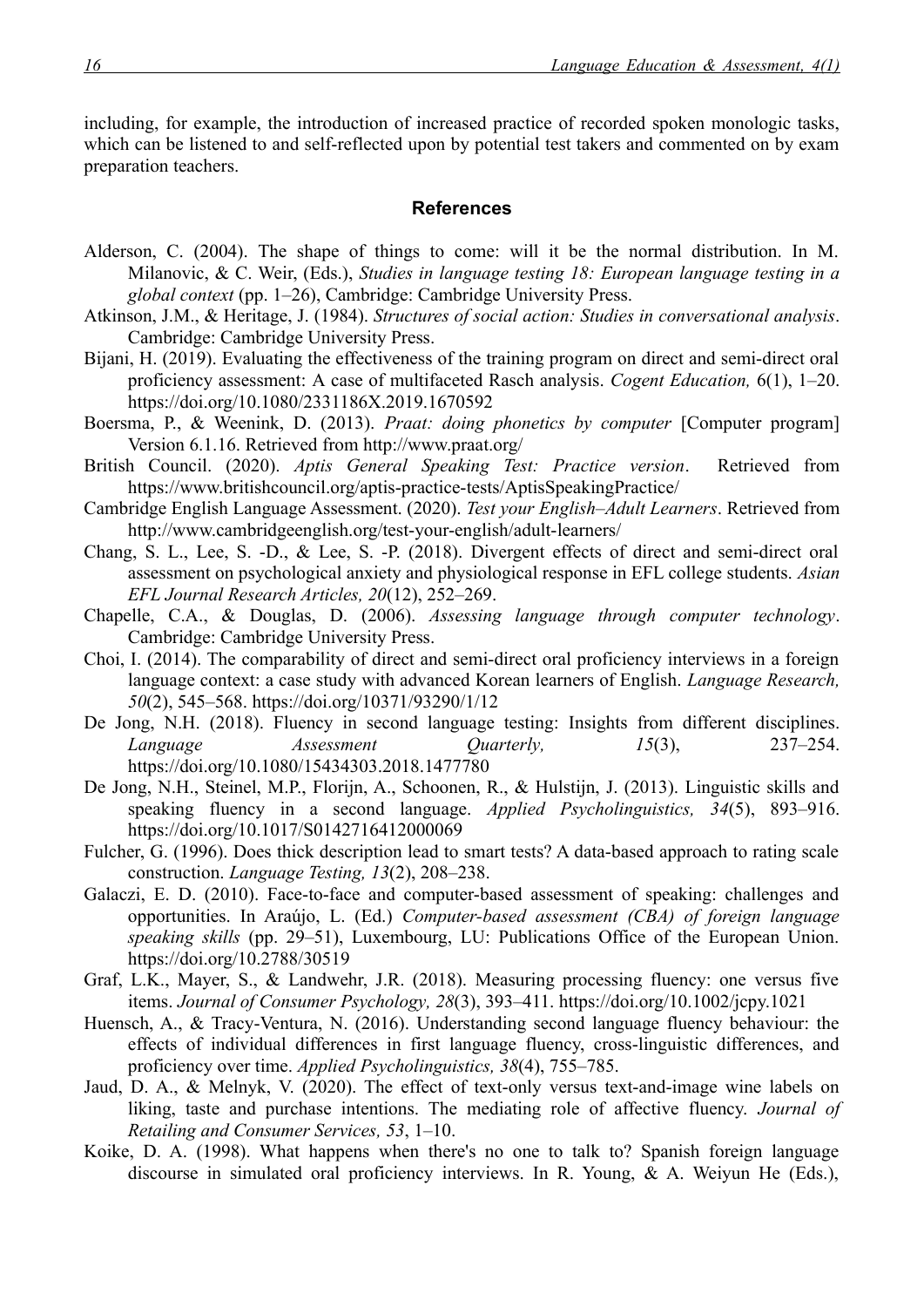*Talking and testing: Discourse approaches to the assessment of oral proficiency.* Philadelphia, PA: John Benjamins. <https://doi/org/10.1075/sibil.14.06koi>

- Lazaraton, A. (2002). A qualitative approach to the validation of oral language tests. *Studies in Language Testing, 14.* Cambridge: Cambridge University Press.
- Luoma, S. (1997). *Comparability of a tape-mediated and face-to-face test of speaking*: *a triangulation study*, Unpublished licentiate thesis, Finland: University of Jyvaskyla. Retrieved from <http://urn.fi/URN:NBN:fi:jyu-1997698892>
- Mackay, A., & Gass, S.M. (2000). *Stimulated recall methodology in second language* r*esearch*. Mahwah, NJ: Lawrence Erlbaum Associates.
- McCarthy, M. (2010). Spoken fluency revisited. *English Profile Journal, 1*(1), 1–15. [https://doi.org/](https://doi.org/10.1017/S2041536210000012) [10.1017/S2041536210000012](https://doi.org/10.1017/S2041536210000012)
- Nation, I.S.P. (2006). How large a vocabulary is needed for reading and listening? *Canadian Modern Language Review, 63*(1), 59–82.
- O'Loughlin, K. (2001). The equivalence of direct and semi-direct speaking tests. *Studies in language testing, 13.* Cambridge: Cambridge University Press.
- O'Sullivan, B. (2000). Exploring gender and oral proficiency interview performance. *Journal of System, 28*, 373–386. [https://doi.org/10.1016/S0346-251X\(00\)00018-X](https://doi.org/10.1016/S0346-251X(00)00018-X)
- O'Sullivan, B. (2015). Aptis test development approach, Aptis Technical Report (TR/2015/001). Retrieved from<https://www.britishcouncil.org/exam/aptis/research/publications>
- O'Sullivan, B., Dunlea, J., Spiby, R., Westbrook, C., & Dunn, K, (2020). *Technical Report: Aptis General Technical Manual Version 2.2* (TR/2020/001). Retrieved from <https://www.britishcouncil.org/exam/aptis/research/publications>
- O'Sullivan, B., & Weir, C.J. (2011). Language testing and validation. In B. O'Sullivan, (Ed.), *Language testing: theories & practices* (pp.13–32), Basingstoke: Palgrave Macmillan.
- Peltonen, P. (2017). Temporal fluency and problem-solving in interaction: an exploratory study of fluency resources in L2 dialogue. *System, 70*, 1–13. <https://doi.org/10.1016/j.system.2017.08.009>
- Porter, D., & Shen. H. (1991). Sex, status, and style in the interview. *Dolphin, 21*, 117–128.
- Qian, D. (2009). Comparing direct and semi-direct modes for speaking assessment: Affective effects on test takers. *Language Assessment Quarterly, 6*(2), 113–125. <https://doi.org/10.1080/15434300902800059>
- Quaid, E. (2018). Output register parallelism in an identical direct and semi-direct speaking test: A case study. *International Journal of Computer-Assisted Language Learning and Teaching, 8*(2), 75–91.<https://doi.org/10.4018/IJCALLT.2018040105>
- Reber, R., Schwarz, N., & Winkielman, P. (2004). Processing fluency and aesthetic pleasure: is beauty in the perceiver's processing experience? *Personality and Social Psychology Review, 8*(4), 364–382.
- Sato, M. (2014). Exploring the construct of interactional oral fluency: second language acquisition and language testing approaches. *System, 45*, 79–91. <https://doi.org/10.1016/j.system.2014.05.004>
- Segalowitz, N. (2010). *Cognitive bases of second language fluency*. New York: Routledge.
- Segalowitz, N. (2016). Second language fluency and its underlying cognitive and social determinants. *International Review of Applied Linguistics in Language Teaching, 54*, 79–95.
- Shohamy, E. (1994). The validity of direct versus semi-direct oral tests. *Language Testing, 11*(2), 99– 123.<https://doi.org/10.1177/026553229401100202>
- Shohamy, E., Shumueli, D., & Gordon, C. (1991). *The validity of concurrent validity of a direct vs. semi-direct test of oral proficiency*, a paper presented at the 13th Language Testing Research Colloquium. United States of America: LTRC.
- Weir, C. J. (2005). *Language testing and validation: an evidenced-based approach*. New York,: Palgrave Macmillan.